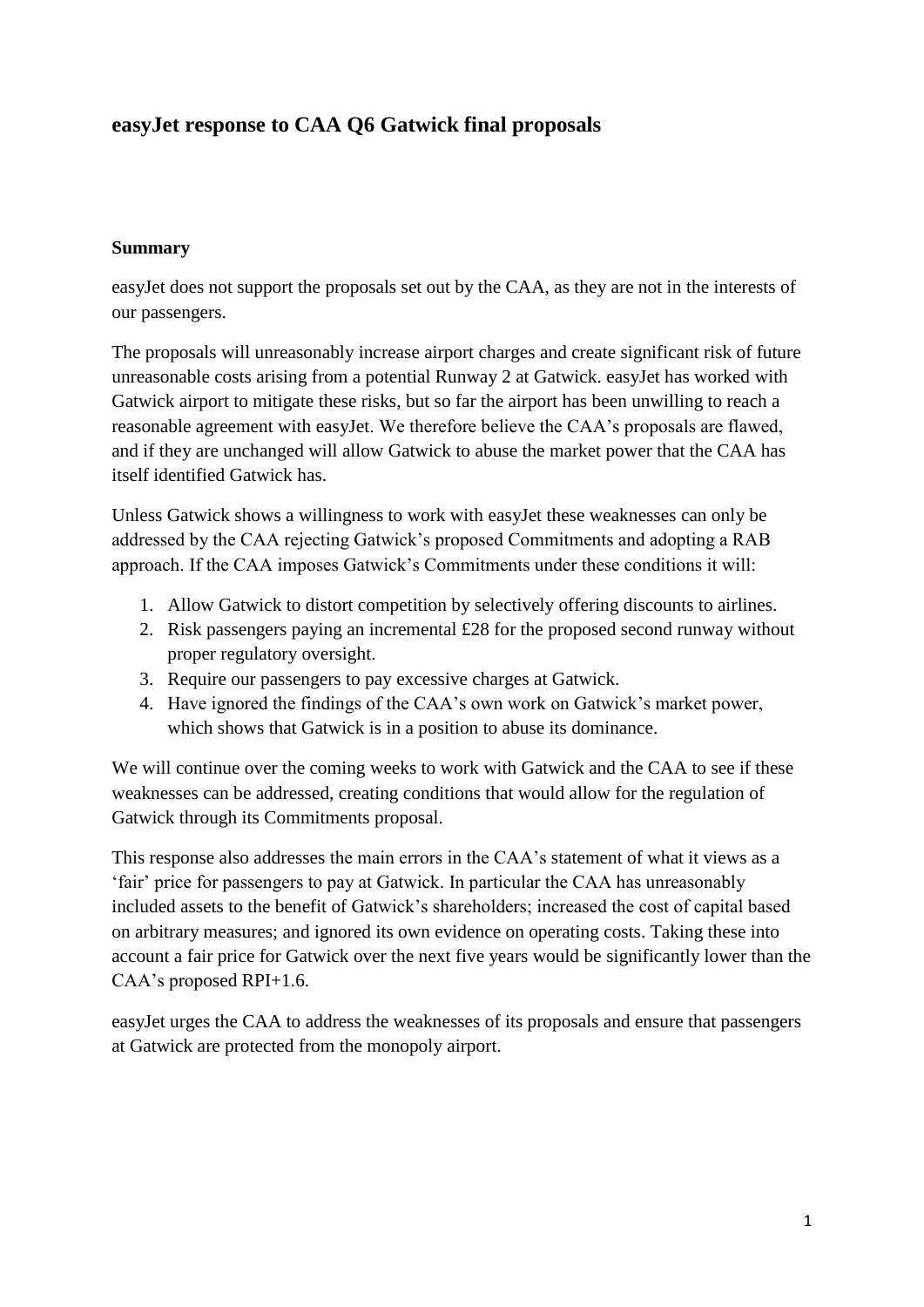### **Introduction**

easyJet is the largest airline at Gatwick, carrying over 40% of the passengers at the airport. Next year we will carry over 15 million passengers at the airport.

easyJet supports the Gatwick's ACC's response to the CAA's consultation, and endorses the positions it sets out. The consultation period for this submission was only four weeks, and by necessity this response focusses on easyJet's main concerns. Both easyJet and the ACC's response build on the points raised in our submissions of 29 June 2013 and this response should be read alongside those submissions.

Following the CAA's guidance this response is structured around the three main issues outlined by the CAA:

- The CAA's view of a fair price.
- The appropriate form of price regulation for GAL from April 2014 and the CAA's evaluation of the various options.
- The appropriate licence conditions that would be associated with GAL's proposed commitments.

Our submission focuses on the clear errors made by the CAA in its final proposals, in particular errors in its decisions to move from its initial proposals set out in April. There are other aspects of the CAA's proposals that we do not support, but we see these as failures of judgement. Our and the ACC's earlier submissions provided a wide range of evidence, much of which addresses these judgement issues.

## **The fair price for Gatwick Q6**

The CAA has set out its view on what the Gatwick price cap would be under a traditional five year Regulated Asset Base (RAB) regulatory approach, RPI+1.6%, and then compared this to the seven year price Commitment offer made by Gatwick Airport Limited (GAL), a price cap of RPI+1.5% for all airlines and RPI+0.5% on average.

The CAA's approach raises two issues that must the addressed. The first is whether a straightforward comparison between a RAB based price cap and GAL's proposed Commitments is appropriate. The second is whether its RAB based price cap estimation is correct. This section addresses each of these in turn.

### **The RAB/Commitments comparison**

On the face of it the RAB/Commitments price comparison is simple, as it is simply a comparison of two different price caps. However, this ignores the differences between the two approaches, and in particular the different set of benefits and risks for both passengers and GAL from the two approaches.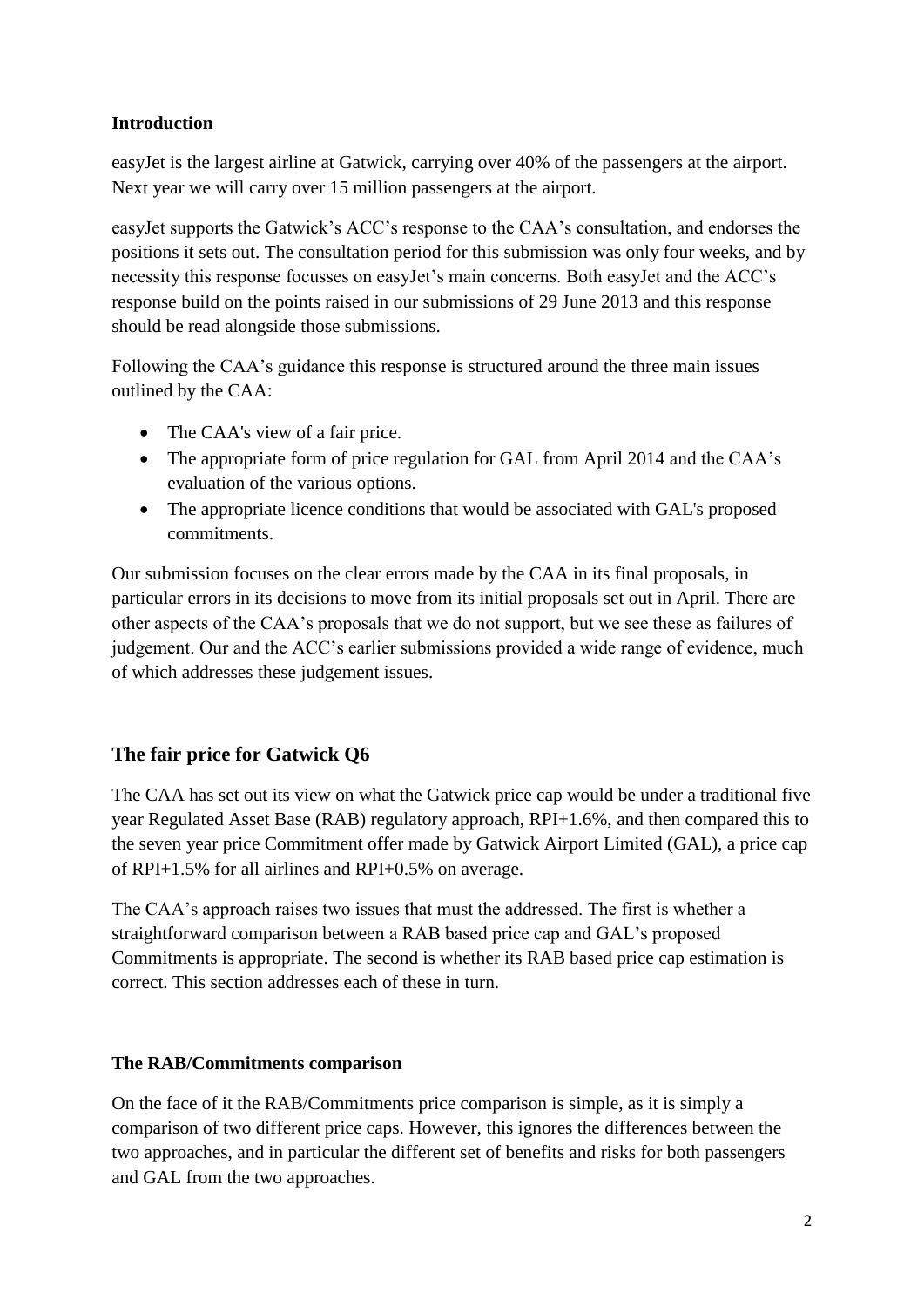Under RAB the benefits and risks are well known. A RAB approach delivers a proscribed capital expenditure programme, with attached incentives for gold plating and the complexity of the regulatory process that surrounds capital expenditure. The RAB approach also creates relatively limited incentives for operational cost savings as it only lasts five years.

Many of these outlined disadvantages of RAB are removed under Commitments. However, under Commitments it is less clear where the *benefits* of the looser regime lie.

The price proposed by GAL is similar to the CAA's fair price calculation (the CAA has acknowledged that a seven year RAB would deliver a lower price than the five year  $RAB<sup>1</sup>$ , bringing a RAB price in line with the Commitments offer).GAL will therefore receive similar revenue under both approaches, and passengers will pay broadly the same.

However, under the Commitments approach there are significant benefits for GAL if it can increase its efficiency; in particular if it can deliver airport infrastructure and operations more efficiently. This would allow it to reduce capital expenditure and operating costs significantly below the levels assumed by the CAA. The benefits of this saving would go entirely to GAL's shareholders. We note that Global Infrastructure Partners (GIP), the initial purchasers of Gatwick, intend to sell their remaining stake in the next few years<sup>2</sup>. It is clear that under the Commitments regime there is a greater likelihood of GIP's stake increasing in value than under a RAB based approach.

We also note the CAA has compared the RAB based price to the Commitments offer on a like for like basis. This is not the right approach as there are cost elements within RAB that the airport is unlikely to face under the Commitments approach, in particular the level of capital expenditure, where the airport has only committed to two thirds of the capital expenditure assumed under RAB.

### **The RAB fair price calculation**

The remainder of this section addresses the individual elements that make up the RAB. We have highlighted in particular the areas where the CAA has made significant errors.

### **Passenger traffic**

easyJet, along with the ACC, believes that the CAA's traffic forecast understates the likely passenger growth at the airport and therefore artificially increases the fair price proposal.

There are three significant causes of a change in the traffic forecast compared to the CAA's forecast:

 1 CAA, Economic regulation at Gatwick from April 2014: initial proposals, page 180

<sup>&</sup>lt;sup>2</sup> [http://www.airportwatch.org.uk/?page\\_id=845](http://www.airportwatch.org.uk/?page_id=845)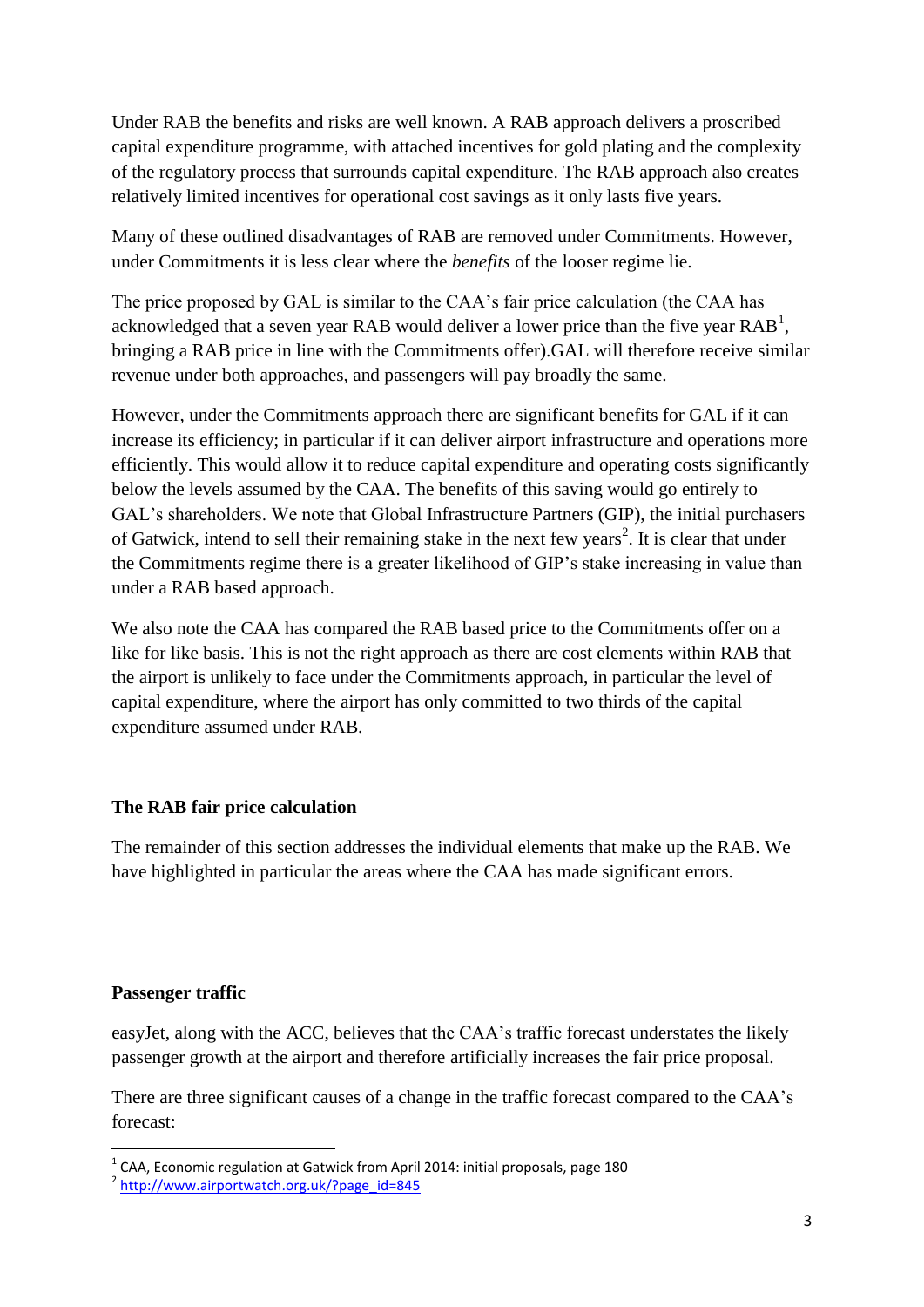- The base year has grown faster than forecast by the CAA. The base year has a significant impact on the overall forecast as the forecast is based on growth rates from the base year. Gatwick's passenger traffic has continued to outperform earlier forecasts, requiring an increase in forecast traffic volumes.
- GAL has announced an additional 21 daily slots including 9 peak slots from summer 2013. The CAA has acknowledged that these slots were not taken into account in the CAA's forecast for its final proposals.
- easyJet has revised its forecast of the passengers it will carry using our recently purchased slots from Flybe. We now believe that we will fly 1.7m passengers using these slots, rather than the originally expected 2.6m passengers.

### Growth in the base year

The base year of the forecast (2013/14) has a significant impact on the overall level of traffic over the Q6 period. Since the initial proposal, traffic at Gatwick has shown much stronger growth than forecast. Moreover, it is also already significantly outperforming the growth assumed in the CAA's final proposals.

This differential is shown in the table below:

| <b>Forecast</b> | <b>CAA</b>  | <b>GAL</b> | <b>ACC</b> | <b>GAL</b> actual                  |
|-----------------|-------------|------------|------------|------------------------------------|
|                 | (September) | (June)     | (June)     | (September)                        |
| Passengers      | 34.7m       | 34.4m      | 34.8m      | $35.1m$ (moving<br>annual average) |

This growth in the base year needs to be properly taken into account by the CAA.

### Additional slots at Gatwick

**.** 

On 3 October GAL announced a significant increase to its scheduled capacity limits for summer 2014/15<sup>3</sup>. This announcement of 21 additional slot pairs (including 9 peak slots<sup>4</sup>) had

<sup>&</sup>lt;sup>3</sup> Gatwick Airport Scheduling Declaration for Summer 2014, 3 October 2013

<sup>&</sup>lt;sup>4</sup> Peak is defined as the morning period at Gatwick, which attracts peak charges under Gatwick's own charging scheme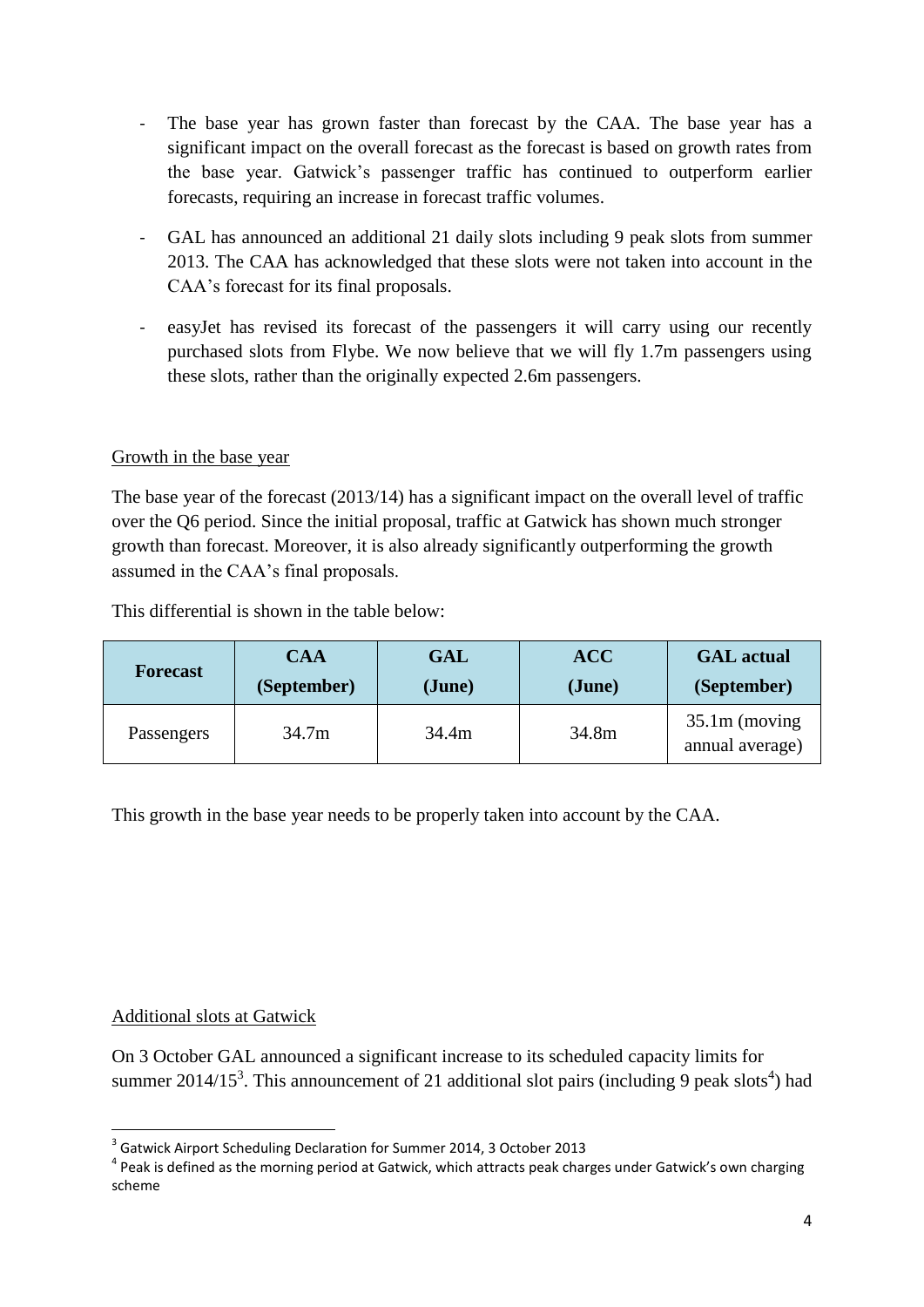not previously been built into easyJet and the ACC's traffic forecasts. We understand that the CAA has also not included this impact in its forecasts.

There are several ways to estimate the increase in passenger traffic from these forecasts, and the ACC submission suggests that the new slots could alone increase passenger traffic by 1.9m a year.

However, a conservative estimate is that traffic will increase by at least 900,000 passengers a year, from the utilisation of the 9 peak slots. These are all at times when the airport is slot constrained in Summer. These slots are both likely to be in high demand, and also to carry passengers additional to the airport, given the overall peak time constraints at London airports.

### easyJet's use of acquired Flybe slots

Following further work on the Summer 2014 schedule, and initial planning for the Winter 2015 schedule, we have revised down our estimate of the use of the Flybe slots. We originally estimated that our use of these slots would lead to an incremental 1.5 million passengers at Gatwick. In its final proposals the CAA suggested that the increment would be 1 million. We now estimate that we will carry an incremental 0.6 million passengers on the Flybe slots.

This is due to the slots not being fully utilised, particularly in Winter. We should note that we do not support the CAA's assertions in its final proposals that easyJet will see lower passengers loads on

### Overall traffic forecast

We believe that the CAA's forecast is clearly too low. Even after accounting for the lower passenger numbers from the slots easyJet acquired from Flybe, there will be an increase in passenger numbers, due to the higher base year traffic and Gatwick new peak slots.

We estimate that at a minimum the CAA should increase its fair price traffic forecast by 1 million passengers a year, to correct its clear errors. This is made up of a 900,000 increase from the peak time slots; a 500,000 increase from the increased base year traffic; and a 400,000 decrease (from the CAA's expected 1 million) due to easyJet's revised estimate of our use of the Flybe slots.

The ACC's revised forecast is for a significant increase in passenger numbers, with a 12.2 million increase in passengers over the five years that the CAA fair price has been calculated.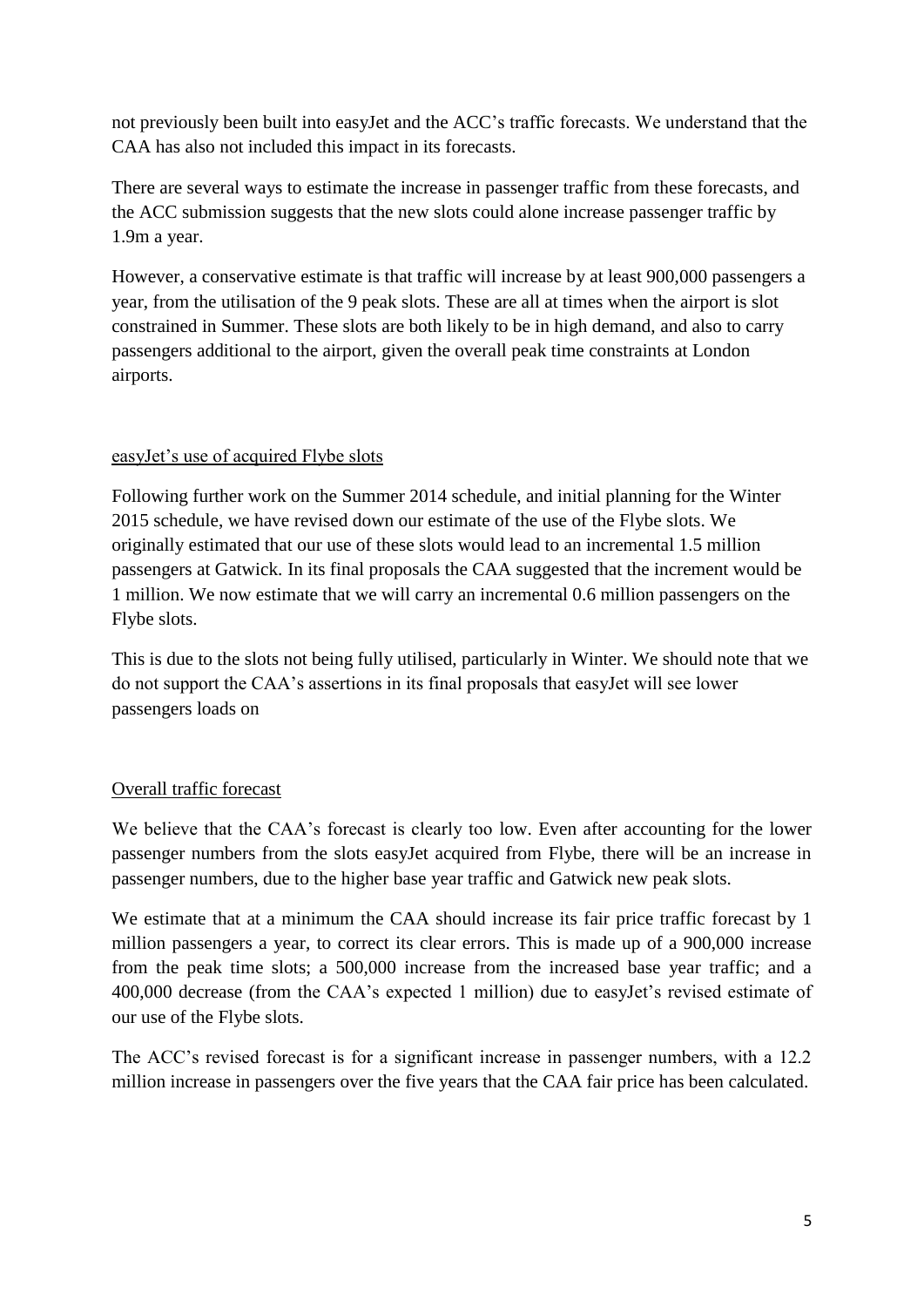|         | <b>CAA</b> forecast |               | <b>ACC</b> revised forecast |          |
|---------|---------------------|---------------|-----------------------------|----------|
|         | totals              | $\frac{0}{0}$ | totals                      | % change |
|         |                     | change        |                             |          |
| 2012/13 | 34.2                |               | 34.2                        |          |
| 2013/14 | 34.7                | 1.5           | 35.2                        | 2.9      |
| 2014/15 | 35.8                | 3.0           | 38.2                        | 9.4      |
| 2015/16 | 36.6                | 2.2           | 39.0                        | 2.1      |
| 2016/17 | 37.2                | 1.8           | 39.6                        | 1.5      |
| 2017/18 | 37.9                | 1.8           | 40.3                        | 1.8      |
| 2018/19 | 38.5                | 1.7           | 41.0                        | 1.5      |

### **Capital expenditure and the regulated asset base**

easyJet has not changed its position on the capital projects proposed by GAL in its revised business plan. This section of our response focuses on the significant errors within the CAA's asset section of its fair price assessment. The inclusion of the proposed Pier 6 South extension and GAL's pension commutation payment within the RAB is a clear error and should not have been part of the fair price assessment.

#### Pier 6 South extension

**.** 

There has been significant consultation on Pier 6 South between airlines and the airport.

In the CAA's April proposal it made the following statement on Pier 6 South;

"Given the costs and Willingness To Pay, this would give a benefit cost ratio of less than 20%. While the CAA considers that maintaining 95% pier service may be in the passengers' interest, this is not at any cost and the CAA encourages the airport operator and airlines to agree a suitable solution"<sup>5</sup>.

Such a solution has not been reached. However, the CAA now believes that Pier 6 South should be part of the fair price assessment. We can see no robust evidence for the CAA's reversal of its position.

<sup>&</sup>lt;sup>5</sup> CAA, Economic regulation at Gatwick from April 2014: initial proposals, page 90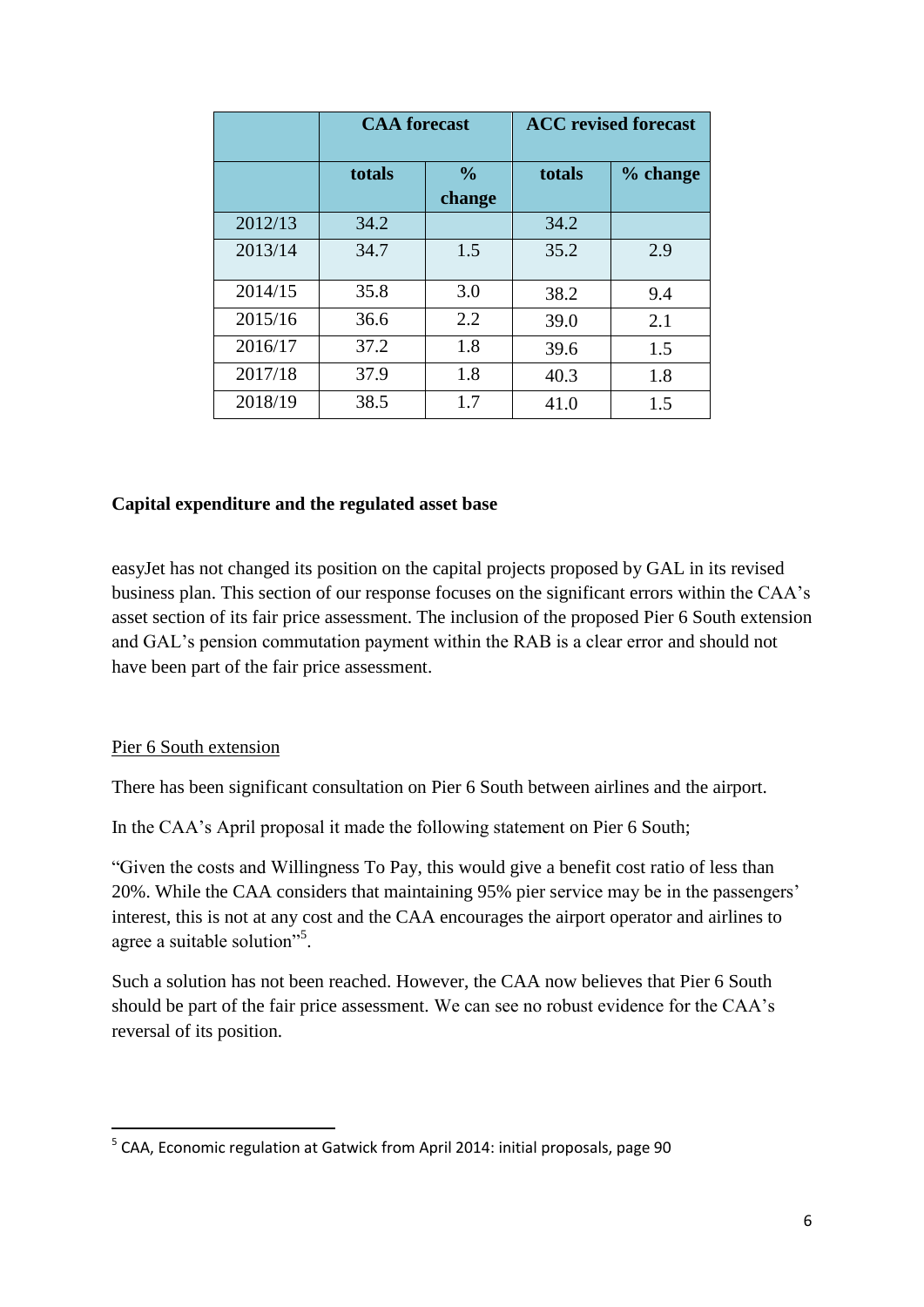### *Pier Service Levels*

It is important to note that the ACC has shown that the 95% Pier Service Level (PSL) target will be maintained at Gatwick.

The modelling shows that:

- 93% PSL would be reached in 2018 under previous standards
- 96% PSL will be reached in 2018 under airfield towing levels currently in place at Gatwick
- 97% PSL would be achievable in 2018 if efficiency improvements are made on the airfield

These forecasts were not developed by the ACC but were developed by GAL in conjunction with the ACC.

We should note that GAL provided incorrect information to the CAA on Pier Service Level forecasts after the close of the CAA's consultation on its initial proposals.

In its 12 August letter GAL provided a 2018 Pier Service forecast that was inconsistent with the forecast that was provided to the ACC in the many consultation meetings that were held on this topic. GAL claimed that Pier 6 South was necessary as Pier Service targets would not be met.

Despite being challenged by the ACC GAL further defended its incorrect information in September. GAL only finally accepted that it had provided incorrect information later in September. We have attached the relevant correspondence from the ACC and GAL.

We believe it is important that the CAA clarify what role the incorrect information provided by GAL had in its decisions.

### *The cost of delay*

GAL stated in its letter of 12 August that stopping or delaying Pier 6, will incur £30m of additional spend in Q6 and a further £14m in Q7, for stand rehabilitation work. However, the ACC has not been provided with any expert evidence to support this assertion nor has there been any consultation by GAL on these costs. If this issue is material in the CAA's decision to support the inclusion of Pier 6 South within the capital plan then the CAA should not only require that GAL share its evidence but this should also be corroborated against the other stand rehabilitation work at Gatwick.

### *Conclusion on Pier 6 South*

There are three key arguments in favour of excluding Pier 6 South from the Q6 capital plan, or fair price comparison.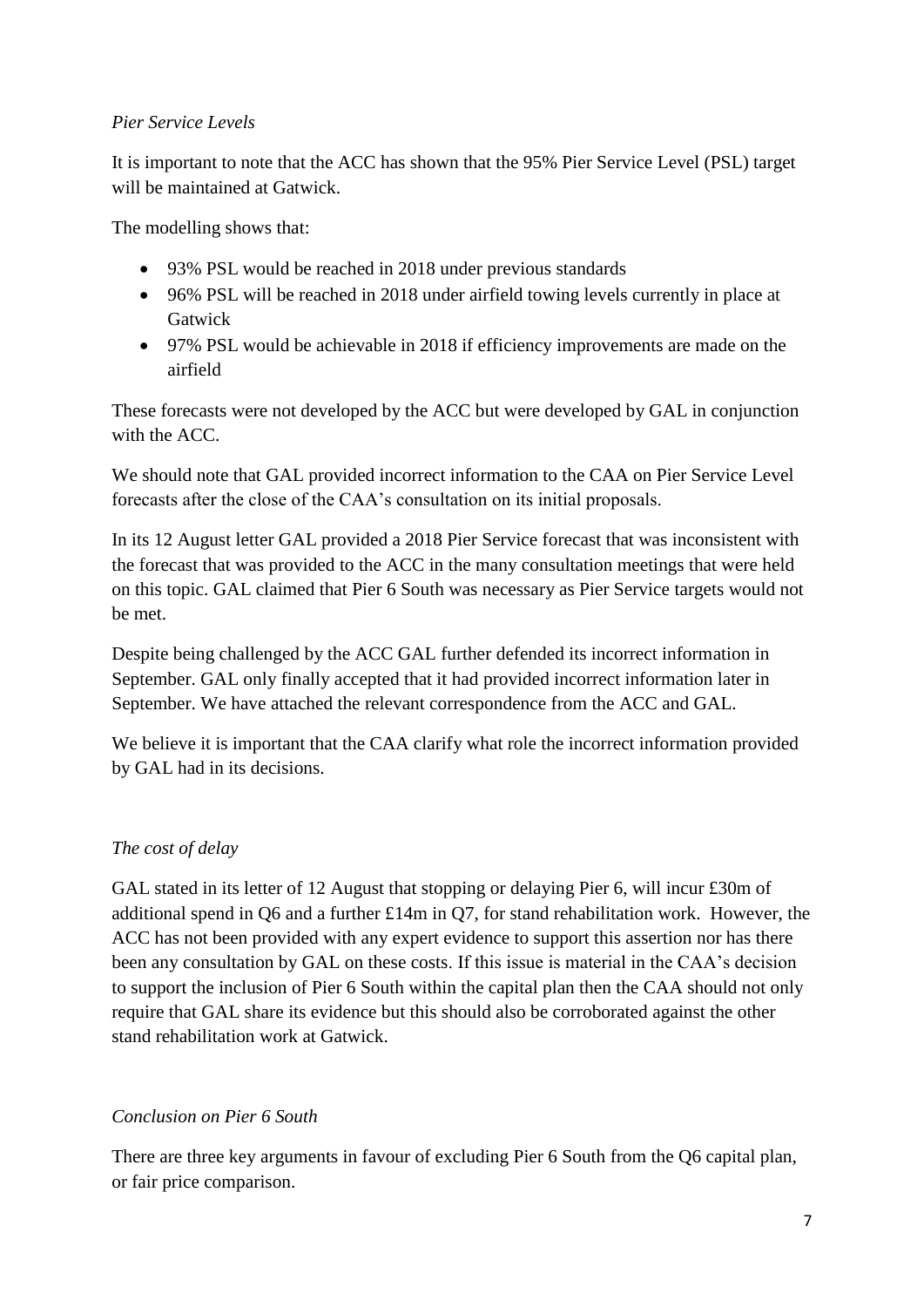- 1. The CAA has stated that the cost of Pier 6 South is five times its benefit.
- 2. All parties agree that 95% PSL is achievable in Q6 without building Pier 6 South.
- 3. No robust evidence has been provided to support the claimed £44m delay cost.

### GAL's pension commutation payment

We do not support the inclusion of GAL's pension commutation payment by the CAA within the Gatwick fair price RAB estimate.

The CAA originally said:

'the payment made to BAA was paid as part of the sale of the airport and should have been reflected in a lower sale price than had the payment not been made. It would not therefore be appropriate to include the commutation payment within the Q6 settlement.'<sup>6</sup>

We agreed with the original position of the CAA but we are disappointed that the CAA has reversed its approach for the final proposal. It is clear that the purchasers of Gatwick, Global Infrastructure Partners (GIP), knew of the pension liability prior to purchasing the airport and presumably would have taken this into account in its purchase price. Indeed, if they chose not to, it is unclear why passengers should bear this oversight.

The CAA says that it has changed its view on whether the pension commutation payment was included in the purchase price due to advice from the Government Actuaries Department (GAD). However, it is unclear how the GAD assessed whether GIP took the pension liability into account when it purchased Gatwick. Indeed the GAD report says:

'I am aware that there are interactions between the commutation payment and the sale price. There may also be interactions with other aspects of the price control review. Consideration of such aspects is beyond the scope of this review and requires an understanding of the price control review as a whole.'

We can see no evidence to support the CAA's reversal of its position that the commutation payment was accounted for within the purchase price. Instead the CAA seem to have decided that passengers at Gatwick should fund a payment made by GIP, that it seems almost certain GIP already accounted for by reducing its purchase price of Gatwick.

Further to this, there was no consultation of airlines or the CAA over the pension commutation payment at the time it was made. Therefore, unlike other significant decisions that impact on the RAB, airlines have not had the opportunity to express a view on whether the payment was value for money for passengers and airlines.

### **Operating Costs**

**<sup>.</sup>**  $^6$  CAA, Economic regulation at Gatwick from April 2014: initial proposals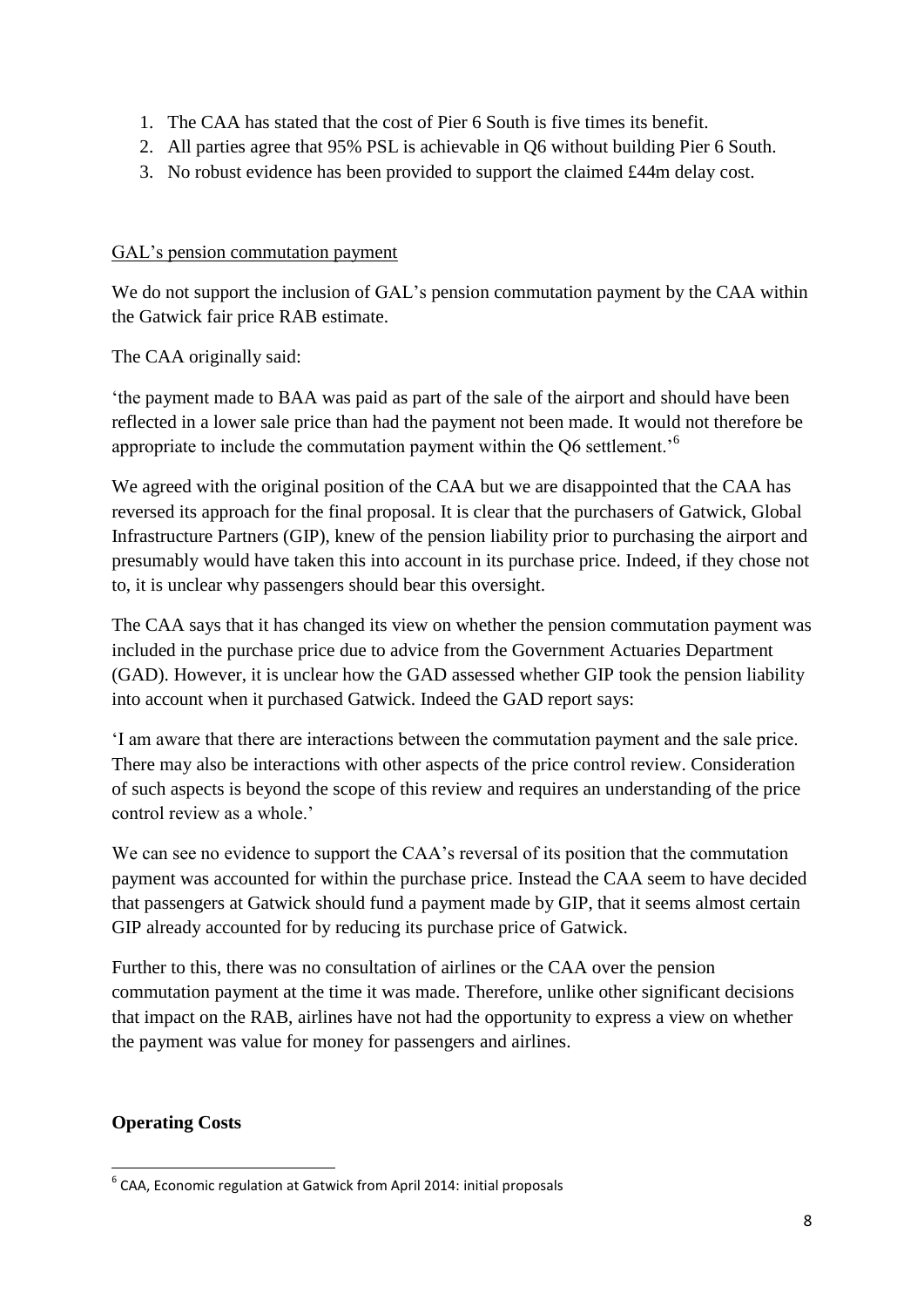easyJet supports the work conducted by the ACC on operating costs and believes that the CAA's final proposal did not go far enough in requiring GAL to make efficiency savings. The CAA's initial proposal required GAL to improve its total cost efficiency by 1.1% a year in real terms over its initial business plan proposal. However, this did not take account of potential efficiency gains in central service costs (which account for almost 15% of operating costs), the assessment of which had been deferred, and also allowed for a salary increase of RPI+0.75% for staff.

The CAA's revised forecast, despite having now addressed central service costs and staff pay only requires a 1.2% efficiency saving. Due to the lack of transparency around the CAA's operating cost assessment it is difficult to assess why such a limited improvement has been made.

The CAA commissioned Helios to review central costs. Helios found that Gatwick could reduce central service costs in several areas including finance, insurance, legal and communications and proposed that savings could be made through reducing wages, outsourcing, restructuring and reducing the seniority of departments.

However, despite this evidence from Helios the CAA only placed an operating efficiency requirement on GAL at the bottom of the range set out by Helios.

### **Cost of capital – the WACC**

easyJet believes the CAA should not have increased its estimate of Gatwick's cost of capital from 5.65% to 5.95%.

The revised estimate has mainly come from detailed changes made by pwc to GAL's estimated cost of debt. There are three main weaknesses of these changes:

- pwc note that their assessment of the cost of capital was originally based on a top down assessment of the overall cost of debt and cost of equity rather than the component parts of each of these. However, it has now focussed on very detailed assessments of the individual component parts.
- The cost of debt estimates are based on short term measures of debt, which risk distorting the WACC estimates by using short term estimates rather than longer term estimates
- pwc have artificially increased GAL's cost of debt to ensure that it is higher than Heathrow's, despite market evidence that GAL has a lower cost of debt than Heathrow.

### **Commercial Revenues**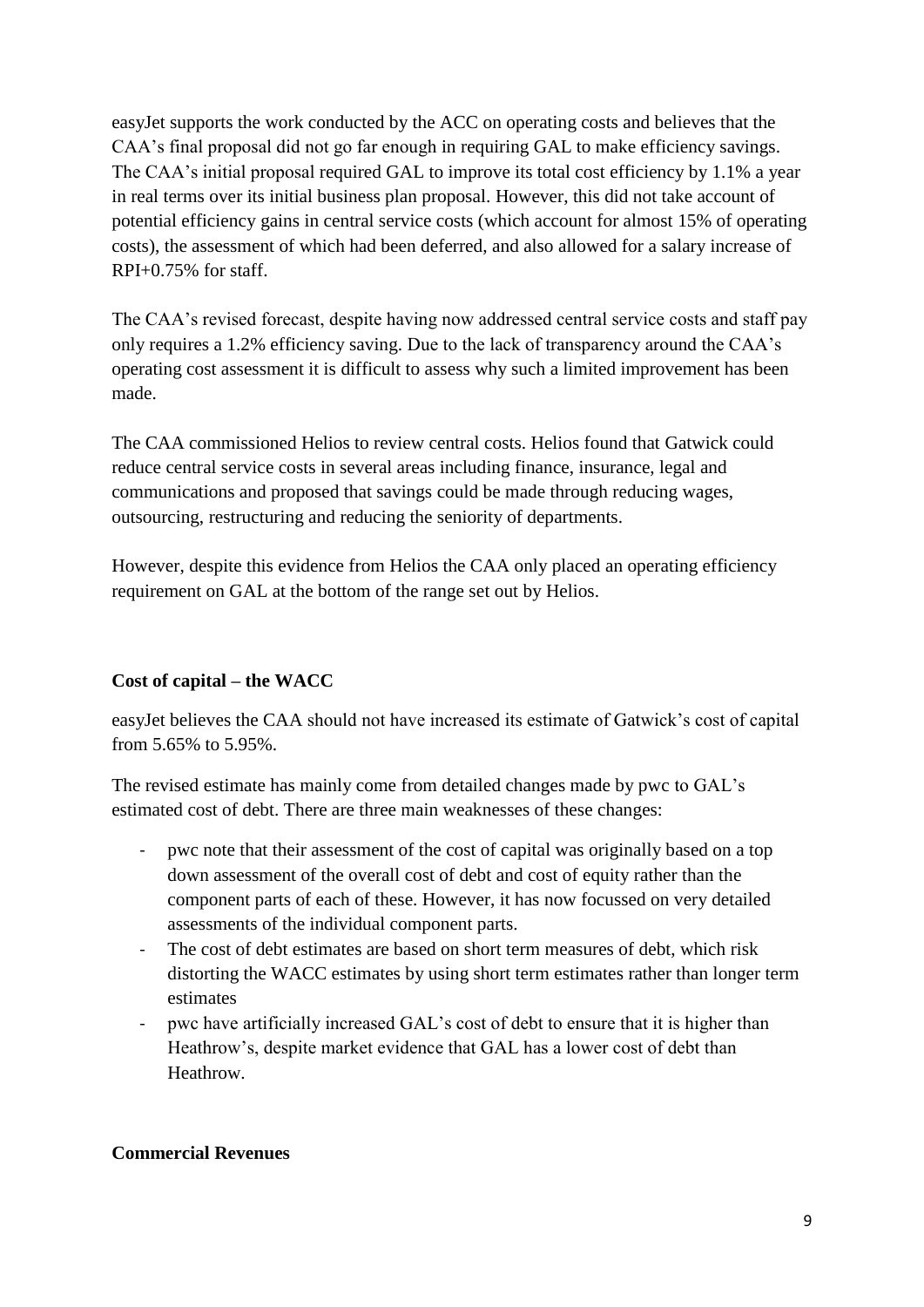We are concerned that the CAA has underestimated potential commercial revenues and believe there are opportunities for greater growth over the period.

The CAA's consultants, SDG, have not properly considered the expert evidence put forward by Javelin about the scope for improvement by an efficient airport operator and has put too much weight instead on criticisms by GAL based on their current stated intentions for developing the retail business.

In particular, neither SDG nor the CAA appear to have examined or put any weight on Javelin's evidence and experience in the following areas:

- the likely impact of impact of tobacco display restrictions in 2015 based on experience elsewhere and the ability to offset reductions by reallocating space to growing areas such as cosmetics;
- the potential for more flexible catering arrangements to cater for peak loads rather than dedicating fixed space, which could be more productively used for retail;
- the potential for GAL to exploit e-commerce revenues.

Rather than examining the updated business cases for retail projects, SDG has simply cited this rather generally as a factor, among other "stretch" factors that would allow upside potential, presumably to show that the forecasts are readily achieveable. In addition, the CAA has cited the strengthening economy as a reason to take account of opex risks, without making a corresponding adjustment for retail revenues.

The ACC considers that the CAA has taken an overly conservative view of the commercial potential in Q6 and has not taken due account of clear evidence from Javelin, from business cases and from the strengthening economy that would all point to higher retail revenues per passenger.

### **Fair price calculation**

This section has highlighted the clear errors made by the CAA in its assessment of a fair price, in particular:

- An artificially low traffic forecast
- The inclusion of Pier 6 South
- The inclusion of the pension commutation Payment
- An uniustified WACC adjustment

### **Appropriate form of regulation & evaluation of options**

easyJet does not support the proposals set out by the CAA, as they are not in the interests of our passengers.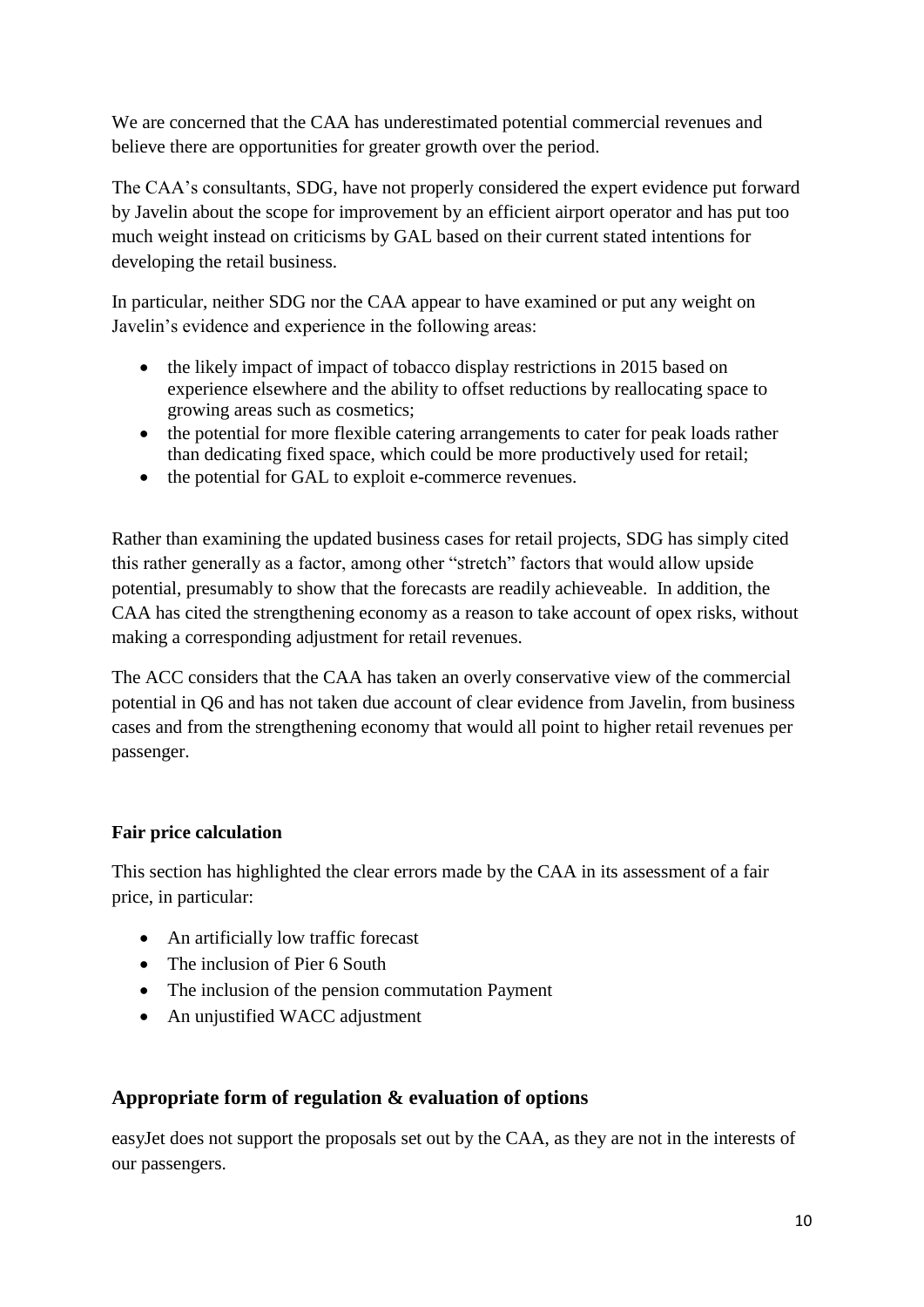The proposals will unreasonably increase airport charges and create significant risk of future unreasonable costs arising from a potential Runway 2 at Gatwick. easyJet has worked with Gatwick airport to mitigate these risks, but the airport has been unwilling to reach a reasonable agreement with easyJet. We therefore believe the CAA's proposals are flawed, and if they are unchanged will allow Gatwick to abuse the market power that the CAA has itself identified Gatwick has.

Unless Gatwick shows a willingness to work with easyJet these weaknesses can only be addressed by the CAA rejecting Gatwick's proposed Commitments and adopting a RAB approach. If the CAA imposes Gatwick's Commitments under these conditions it will:

- 1. Allow Gatwick to distort competition by selectively offering discounts to airlines
- 2. Risk passengers paying an incremental £28 for the proposed second runway without proper regulatory oversight
- 3. Require passengers to pay excessive charges at Gatwick
- 4. Have ignored the findings of the CAA's own work on Gatwick's market power, which shows that Gatwick is in a position to abuse its dominance

### $\times$

easyJet, in conjunction with the ACC, provided extensive comments to the CAA on the detail of the Commitments proposals on. The comments in this section highlight the main concerns expressed in that document.

We have three main concerns with the current draft of the Commitment conditions, alongside the additional issues outlined in its October 23rd submission.

The **first** of these is the treatment of Runway 2 in the proposals. As drafted by GAL the commitments could allow GAL to develop Runway 2 plans and costs without either airlines being consulted or the CAA determining that the costs are efficient. This is not acceptable to airlines at Gatwick. It is also inconsistent with the CAA's treatment of Heathrow and its expected finding that Gatwick has market power.

As Gatwick has market power it is not reasonable for it to be able to determine Runway 2 costs without CAA oversight or airline consultation. The ACC set out in its October 23 submission how the CAA can address this issue without requiring a change in GAL's commitments. This would be achieved by the CAA putting in place a licence condition requiring that any Runway 2 costs that GAL wants to charge to airlines must be assessed by the CAA as being efficient.

The **second** significant ACC concern is to ensure that Gatwick is unable to move future charges/revenues outside the scope of the regulated charge. Gatwick has committed to charging airlines no more than RPI+1.5 over the Q6 period. However, if it created new charges outside this commitment then Gatwick could create additional unregulated revenues.

The CAA needs to ensure that GAL cannot create charges for services previously provided within the regulated charges, this would include premium services. The ACC suggests that